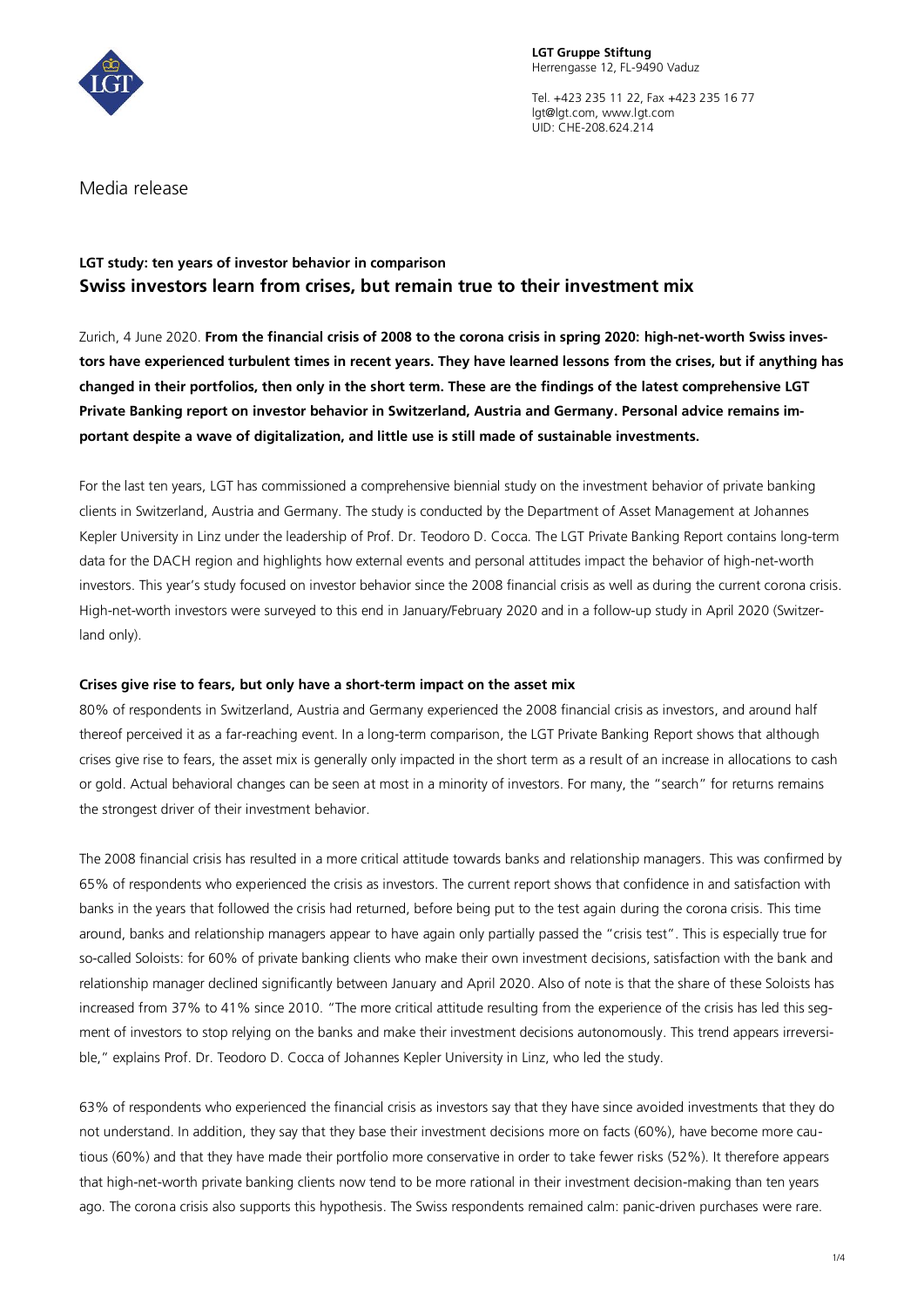Only half thereof made adjustments to their portfolio between mid-February and the end of April 2020, and the majority of these adjustments were undertaken to buy attractively priced equities.

Crises and other negative events also always lead to a short-term flight to cash or gold. Over the past ten years, the share of cash in portfolios has fluctuated between 28% and 34% depending on the stock market situation, and has shown a reverse trend to the share of equities held in portfolios. After the financial crisis, allocations to equities began to slowly rise again (risk was increased). In contrast, due to the debt crisis in the eurozone and the depegging of the Swiss franc from the euro in 2015, equity allocations decreased and risk was reduced. The move away from risky investments is always, however, only of short duration. Respondents are aware of the risks associated with equities, and perceive these as tending to be higher than for other asset classes. However, at the beginning of 2020, 59% of the Swiss respondents did not see another asset class that would generate attractive returns in the prevailing low interest rate environment. "Although they consider equities to be overvalued, they are riding the wave. This also has to do with the fact that the investors do not have a good enough understanding of the 'real' alternatives to equities – such as private equity – and are skeptical about them," says Prof. Dr. Teodoro D. Cocca. "The banks have not succeeded in communicating to investors how alternative investments can be used in a meaningful way for portfolio diversification."

In 2020, German respondents hold an average of 12% of their assets in alternative investments. For both the Swiss and Austrian investors, this figure is 4%. In the specific case of private equity, 40% indicate that this asset class develops independently from equity markets and other investment categories – and that adding them to their portfolio could make sense. However, one third of the respondents feel that private equity investments are too difficult to understand. In the equities segment, investors continue to tend to prefer domestic investments. This home bias has been decreasing slightly in Switzerland since 2010 (from 72% to 66%). Geographic diversification has improved somewhat, although, as found in earlier LGT Private Banking Reports, overall, diversification is suboptimal.

All of these effects – a more critical attitude towards the banks' advisory efforts, dispensing with investments that one does not understand and the skepticism towards alternative investments – have led to little change in the portfolio structure of investors over the last ten years. The share of equities and of cash rose only slightly between 2010 and 2020 (from 34% to 36%, and from 28% to 29%, respectively). Only the share of bonds significantly and continuously decreased during that period (from 14% to 6%).

"With the 2008 financial crisis, the eurozone debt crisis, events such as Fukushima and Brexit, and simmering trade conflicts, private banking clients have experienced turbulent times over the past 12 years. If such turbulences have an impact, it appears to come in the form of short-term changes in investment and decision-making patterns. But in the longer term, it is surprising how low their level of influence remains," says Prof. Dr. Teodoro D. Cocca. "Also noteworthy is that despite technological advances, the demand for advisory services remains high, even 12 years after the financial crisis."

### **Personal advice remains core service for high-net-worth investors**

Even if individual investors have increasingly relied on their own abilities due to their experiences during crises, personal advice remains very important for a large majority of clients. In fact, they desire a higher intensity of contact, especially in the context of personal discussions and events. The trend towards digitalization has flattened, particularly in the last two years. Online offerings, especially for placing orders and monitoring portfolios, are now of consistently high importance across all age groups, but in some cases their importance is declining slightly (2020: 75% vs. 2018: 79%). 59% of the investors continue to emphasize that placing an order by means of personal contact with their relationship manager is important. Only around one fifth of the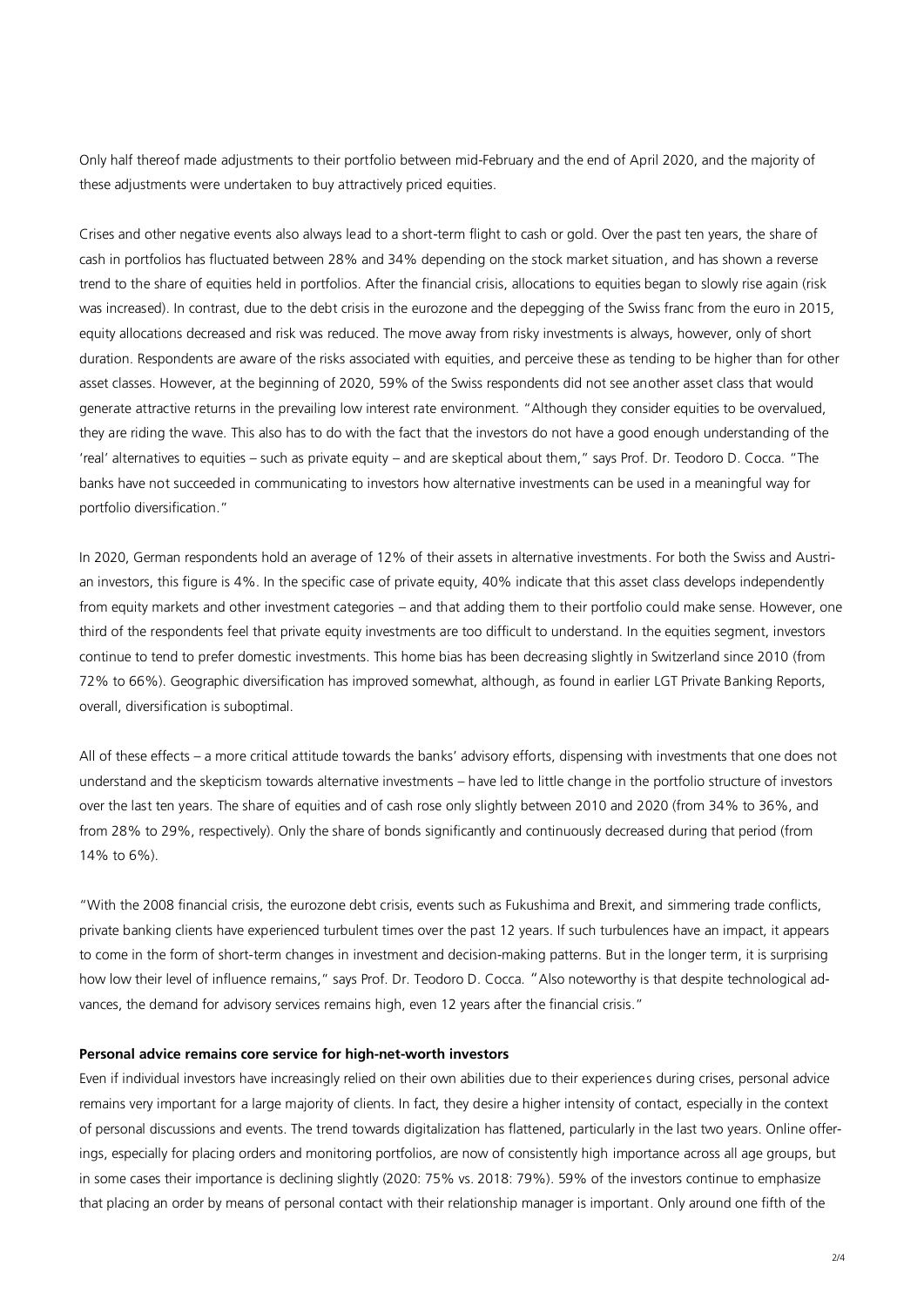respondents is considering whether a relationship manager is truly needed. In terms of advisory services, humans are clearly preferred over machines. "The majority of clients – regardless of age – does not appear to want to move away from the relationship manager model. Instead, they would like to have a combination of both," says Prof. Dr. Teodoro D. Cocca. This could also have to do with the fact that although 60% of investors have acquired greater financial literacy, the share of respondents who indicate they have no or only basic financial literacy has remained surprisingly high since 2010 (between 32% and 49%).

Over the past ten years, the willingness of private banking clients to change banks has also tended to decline, and loyalty to the bank has increased at the expense of loyalty to the relationship manager. In 2010, shortly after the financial crisis, 26% of the respondents had considered changing banks. In 2020, this figure is only 12%. At the beginning of 2020, 8% of respondents were satisfied with their relationship manager but not with their bank, and are therefore "at risk". The banks have thus succeeded in strengthening their relationships with clients in many areas. Further to this, due to the increasingly complex banking relationships, it has become more difficult for relationship managers to "bring along" their clients when changing from one institution to another.

#### **Sustainable investments: more lip service than concrete action**

Although sustainability receives substantial media attention and investors emphasize the importance of environmental, social and ethical aspects when selecting investments, little use is still being made of sustainable investments. Half of the investors are convinced that sustainable investments would help to establish ethical standards in the economy, improve social conditions and protect the environment and climate. The majority says it is "concerned" about climate change (83%) and the widening gap between rich and poor (75%). They also show strong interest in integrating ESG criteria (43%) in investments, sustainable funds (48%), impact investing and microfinance (55%). However, there is a very large difference between these statements and actual behavior: only 10% of the assets of Swiss investors is actually invested using sustainability criteria. The investors clearly prioritize returns over environmental or social risks – although most studies show that sustainable investments generate better long-term returns. However, it is difficult to change preconceptions: 31% of Swiss private banking clients still believe that returns on sustainable investments are generally lower than for traditional investments.

Sustainability has become an important topic for investment managers and banks in recent years. "However, the financial institutions have not really succeeded in conveying fundamental information or exciting investment stories about sustainability to investors. It appears as if they are pushing sustainable investing more externally than in their advisory services. Clients want more information and are expressing interest in concrete product offerings. This could help to dispel persistent preconceptions about sustainable investments, such as the perceived disadvantage in terms of returns. There is still room for improvement when it comes to sustainable investing," says Prof. Dr. Teodoro D. Cocca.

You can find the LGT Private Banking Report on our website at [www.lgt.com](http://www.lgt.com/) Publikationen/Private Banking Report (German only).